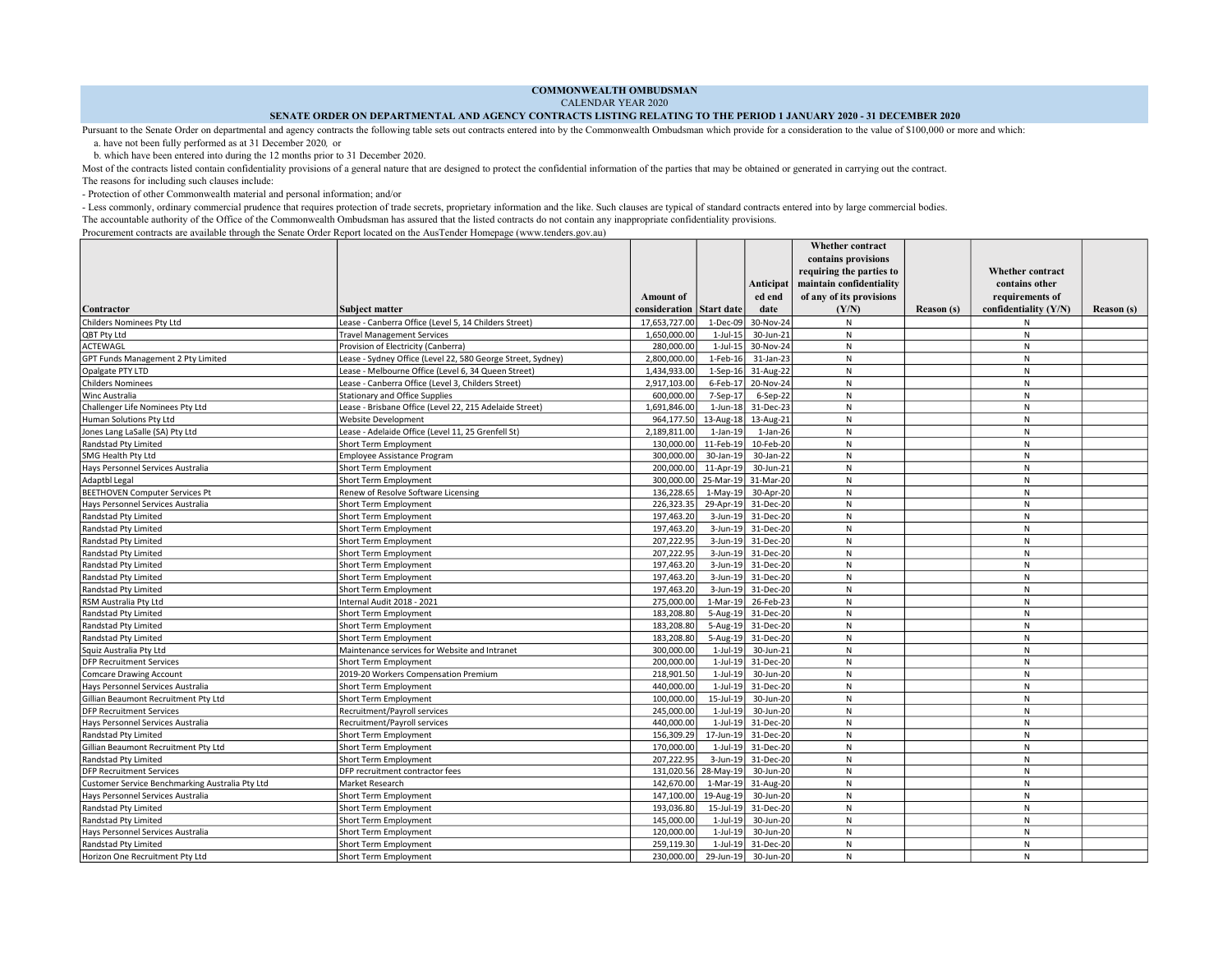|                                                           |                                                             |                  |                   |                     | Whether contract         |            |                         |            |
|-----------------------------------------------------------|-------------------------------------------------------------|------------------|-------------------|---------------------|--------------------------|------------|-------------------------|------------|
|                                                           |                                                             |                  |                   |                     | contains provisions      |            |                         |            |
|                                                           |                                                             |                  |                   |                     | requiring the parties to |            | <b>Whether contract</b> |            |
|                                                           |                                                             |                  |                   | Anticipat           | maintain confidentiality |            | contains other          |            |
|                                                           |                                                             | <b>Amount</b> of |                   | ed end              | of any of its provisions |            | requirements of         |            |
| Contractor                                                | <b>Subject matter</b>                                       | consideration    | <b>Start date</b> | date                | (Y/N)                    | Reason (s) | confidentiality (Y/N)   | Reason (s) |
| Randstad Pty Limited                                      | Short Term Employment                                       | 223,099.39       | $1$ -Jul-19       | 31-Dec-20           | N                        |            | N                       |            |
| Randstad Pty Limited                                      | Short Term Employment                                       | 193,036.80       | $1$ -Jul-19       | 31-Dec-20           | ${\sf N}$                |            | N                       |            |
| Randstad Pty Limited                                      | Short Term Employment                                       | 186,258.60       | $1$ -Jul-19       | 31-Dec-20           | N                        |            | N                       |            |
| Randstad Pty Limited                                      | Short Term Employment                                       | 191,642.55       |                   | 1-Jul-19 31-Dec-20  | N                        |            | N                       |            |
| Randstad Pty Limited                                      | Short Term Employment                                       | 183,920.55       |                   | 1-Jul-19 31-Dec-20  | N                        |            | N                       |            |
| Randstad Pty Limited                                      | Short Term Employment                                       | 378,310.35       | $1$ -Jul-19       | 31-Dec-20           | ${\sf N}$                |            | N                       |            |
| Randstad Pty Limited                                      | Short Term Employment                                       | 245,543.93       |                   | 1-Jul-19 31-Dec-20  | N                        |            | ${\sf N}$               |            |
| Hays Personnel Services Australia                         | Short Term Employment                                       | 120,000.00       | $1$ -Jul-19       | 30-Jun-20           | N                        |            | N                       |            |
| 263 Offices Pty Ltd                                       | Lease - Canberra Office (28 University Ave)                 | 336,682.58       | $1$ -Jul-19       | 31-Dec-20           | N                        |            | N                       |            |
| Jones Lang LaSalle (ACT) Pty Ltd                          | Property core services management fee and passthrough costs | 742,634.00       | $1$ -Jul-19       | 30-Jun-21           | N                        |            | N                       |            |
| Hays Personnel Services Australia                         | Short Term Employment                                       | 140,000.00       | $1$ -Jul-19       | 30-Jun-20           | N                        |            | ${\sf N}$               |            |
| Hays Personnel Services Australia                         | Short Term Employment                                       | 111,105.83       | $3-Jul-19$        | 28-Feb-20           | ${\sf N}$                |            | N                       |            |
| Hays Personnel Services Australia                         | Short Term Employment                                       | 142,000.00       |                   | 1-Jul-19 31-Dec-20  | N                        |            | ${\sf N}$               |            |
| MTP Services Pty Ltd                                      | Contractor - Information Technology expert                  | 859,625.00       |                   | 1-Jul-19 24-Dec-20  | N                        |            | N                       |            |
| <b>DFP Recruitment Services</b>                           | <b>Short Term Employment</b>                                | 181,964.70       | $1$ -Jul-19       | 31-Dec-20           | ${\sf N}$                |            | N                       |            |
|                                                           |                                                             | 230,000.00       |                   | 15-Jul-19 31-Dec-20 | ${\sf N}$                |            | ${\sf N}$               |            |
| Randstad Pty Limited                                      | Short Term Employment                                       |                  |                   |                     |                          |            |                         |            |
| <b>DFP Recruitment Services</b>                           | Short Term Employment                                       | 181,964.70       |                   | 1-Jul-19 31-Dec-20  | N                        |            | ${\sf N}$               |            |
| Randstad Pty Limited                                      | Short Term Employment                                       | 185,146.50       | $9-Aug-19$        | 31-Dec-20           | N                        |            | N                       |            |
| Horizon One Recruitment Pty Ltd                           | Short Term Employment                                       | 212,000.00       |                   | 5-Aug-19 30-Jun-20  | N                        |            | $\mathsf{N}$            |            |
| Randstad Pty Limited                                      | <b>Short Term Employment</b>                                | 173,665.80       |                   | 5-Aug-19 31-Dec-20  | N                        |            | N                       |            |
| Randstad Pty Limited                                      | Short Term Employment                                       | 179,663.20       |                   | 5-Aug-19 31-Dec-20  | ${\sf N}$                |            | N                       |            |
| Randstad Pty Limited                                      | Short Term Employment                                       | 183,208.80       |                   | 5-Aug-19 31-Dec-20  | N                        |            | $\mathsf{N}$            |            |
| Randstad Pty Limited                                      | Short Term Employment                                       | 183,208.80       |                   | 5-Aug-19 31-Dec-20  | N                        |            | N                       |            |
| Randstad Pty Limited                                      | Short Term Employment                                       | 183,208.80       | $5-Aug-19$        | 31-Dec-20           | N                        |            | N                       |            |
| Randstad Pty Limited                                      | Short Term Employment                                       | 183,208.80       |                   | 5-Aug-19 31-Dec-20  | N                        |            | $\mathsf{N}$            |            |
| Randstad Pty Limited                                      | Short Term Employment                                       | 183,208.80       | $5-Aug-19$        | 31-Dec-20           | N                        |            | N                       |            |
| Randstad Pty Limited                                      | Short Term Employment                                       | 181,709.72       | 29-Jul-19         | 31-Dec-20           | ${\sf N}$                |            | N                       |            |
| <b>DFP Recruitment Services</b>                           | Short Term Employment                                       | 154,104.22       |                   | 29-Jul-19 31-Dec-20 | N                        |            | N                       |            |
| Macquarie Telecom                                         | Secure internet connection                                  | 355,717.80       | $1-Dec-18$        | 30-Sep-21           | N                        |            | N                       |            |
| Department of Industry, Innovation and Science            | TechnologyOne Shared Service Arrangement                    | 409,845.64       | $1$ -Jul-18       | 30-Jun-24           | N                        |            | ${\sf N}$               |            |
| Hays Personnel Services Australia                         | Short Term Employment                                       | 181,000.00       | $7 - Aug-19$      | 31-Dec-20           | N                        |            | ${\sf N}$               |            |
| Hays Personnel Services Australia                         | Short Term Employment                                       | 221,734.00       | $1$ -Jul-19       | 31-Dec-20           | N                        |            | N                       |            |
| <b>DFP Recruitment Services</b>                           | Short Term Employment                                       | 160,628.45       | 23-Sep-19         | 31-Dec-20           | ${\sf N}$                |            | ${\sf N}$               |            |
| OPTUS SATELLITE - AUD                                     | Telecommunication Services - Phone lines                    | 115,000.00       | $1$ -Jul-19       | 30-Jun-20           | N                        |            | N                       |            |
| Digital Transformation Agency ICT Procurement Special A/c | Microsoft Licensing VSA4                                    | 187,700.00       | $1-Sep-19$        | 30-Jun-22           | N                        |            | N                       |            |
| <b>DFP Recruitment Services</b>                           | Short Term Employment                                       | 160,521.20       | 16-Sep-19         | 31-Dec-20           | ${\sf N}$                |            | ${\sf N}$               |            |
| Horizon One Recruitment Pty Ltd                           | Short Term Employment                                       | 205,000.00       | $3-$ Sep $-19$    | 30-Jun-20           | ${\sf N}$                |            | ${\sf N}$               |            |
| Randstad Pty Limited                                      | Short Term Employment                                       | 137,610.57       | $5 - Aug-19$      | 7-Aug-20            | N                        |            | N                       |            |
| DATA#3 LTD                                                | Microsoft VSA4 Enterprise Agreement Contract                | 110,607.42       | $1$ -Jul-19       | 30-Jun-21           | ${\sf N}$                |            | $\mathsf{N}$            |            |
| Randstad Pty Limited                                      | Short Term Employment                                       | 245,514.45       | 23-Sep-19         | 31-Dec-20           | N                        |            | N                       |            |
| Randstad Pty Limited                                      | Short Term Employment                                       | 105,000.00       |                   | 1-Oct-19 30-Jun-20  | N                        |            | N                       |            |
| MTP Services Pty Ltd                                      | Short Term Employment                                       | 170,000.00       | $1$ -Jul-19       | 30-Jun-20           | ${\sf N}$                |            | ${\sf N}$               |            |
| Hays Personnel Services Australia                         | Short Term Employment                                       | 115,000.00       | $1-Oct-19$        | 30-Jun-20           | N                        |            | N                       |            |
| <b>DFP Recruitment Services</b>                           | Short Term Employment                                       | 132,000.00       |                   | 2-Oct-19 31-Dec-20  | N                        |            | N                       |            |
| Department of Industry, Innovation and Science            | Payroll services from the DIIS Shared Services Hub          | 180,000.00       | $11$ -Jul-19      | 10-Jul-20           | N                        |            | N                       |            |
| Hays Personnel Services Australia                         | Short Term Employment                                       | 118,000.00       | 28-Nov-19         | 31-Dec-20           | N                        |            | N                       |            |
| <b>Beaumont and Beaumont</b>                              | Short Term Employment                                       | 138,000.00       |                   | 6-Jan-20 31-Dec-20  | N                        |            | N                       |            |
| Randstad Pty Limited                                      | Short Term Employment                                       | 3,909,816.50     |                   | 1-Jan-20 31-Dec-20  | N                        |            | N                       |            |
| Randstad Pty Limited                                      | Short Term Employment                                       | 131,896.05       | $1$ -Jan-20       | 31-Dec-20           | N                        |            | N                       |            |
| Randstad Pty Limited                                      | Short Term Employment                                       | 131,896.05       |                   | 1-Jan-20 31-Dec-20  | ${\sf N}$                |            | $\mathsf{N}$            |            |
| Randstad Pty Limited                                      | Short Term Employment                                       | 108,858.75       | $1-Jan-20$        | 31-Dec-20           | N                        |            | N                       |            |
| Randstad Pty Limited                                      | Short Term Employment                                       | 120,913.65       | $1$ -Jan-20       | 31-Dec-20           | ${\sf N}$                |            | N                       |            |
| Randstad Pty Limited                                      | Short Term Employment                                       | 165,250.80       |                   | 1-Jan-20 31-Dec-20  | N                        |            | N                       |            |
| Randstad Pty Limited                                      | Short Term Employment                                       | 156,091.65       | $1-Jan-20$        | 31-Dec-20           | N                        |            | N                       |            |
| Randstad Pty Limited                                      | Short Term Employment                                       | 136,014.45       | $1$ -Jan-20       | 31-Dec-20           | ${\sf N}$                |            | N                       |            |
| MTP Services Pty Ltd                                      | Short Term Employment                                       | 233,871.58       |                   | 6-May-19 24-Dec-20  | N                        |            | N                       |            |
| Hays Personnel Services Australia                         | Short Term Employment                                       | 100,236.18       |                   | 13-Jan-20 30-Jun-20 | N                        |            | N                       |            |
| Randstad Pty Limited                                      | Short Term Employment                                       | 163,176.21       |                   | 7-Jan-20 31-Dec-20  | N                        |            | N                       |            |